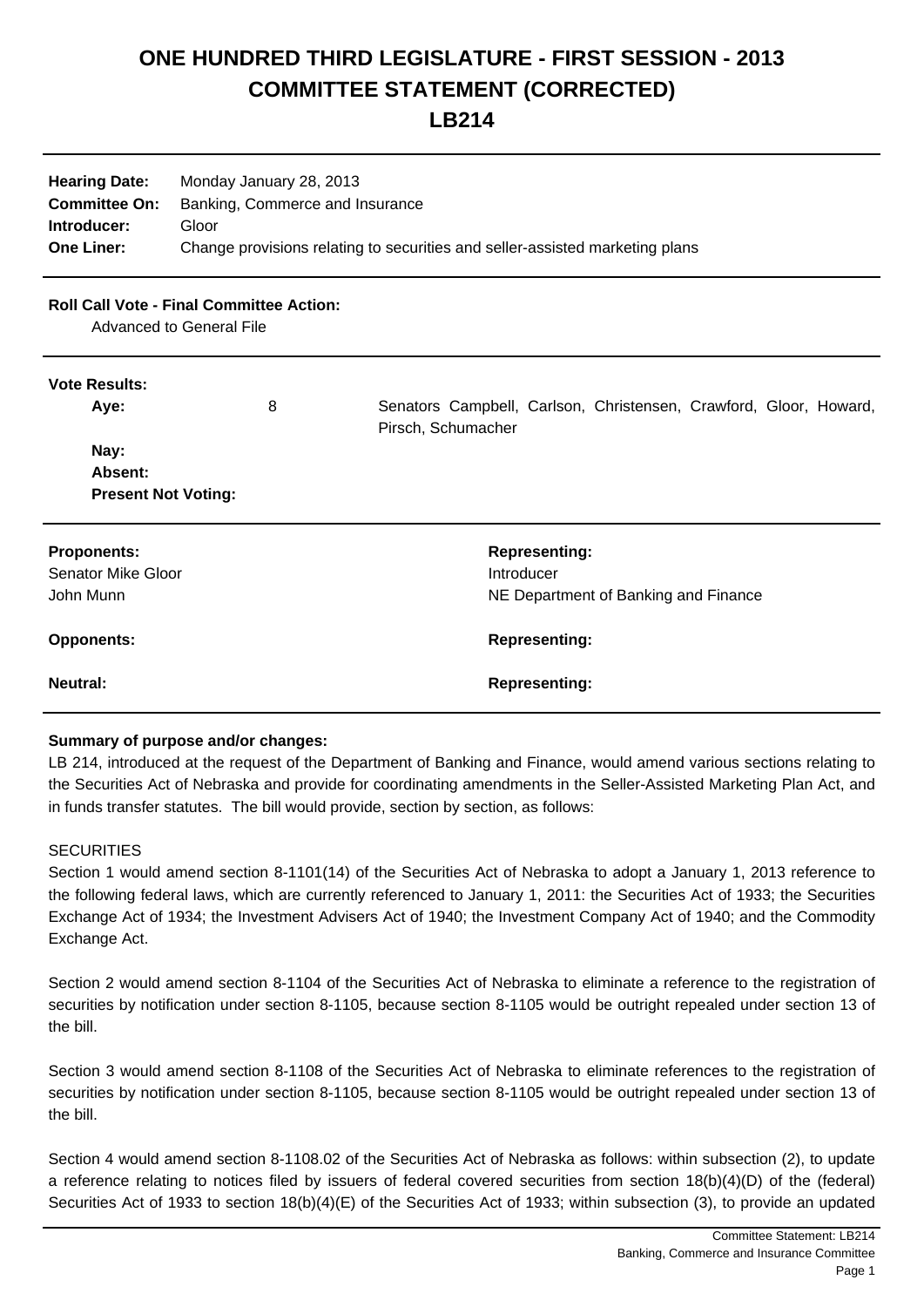exception relating to documents required to be filed by issuers of certain federal covered securities; and within subsection (4), to update a reference relating to the offer and sale of federal covered securities from section 18(b)(4)(D) of the Securities Act of 1933 to section 18(b)(4)(E) of the Securities Act of 1933.

Section 5 would amend section 8-1109 of the Securities Act of Nebraska to eliminate references to the registration of securities by notification under section 8-1105, because section 8-1105 would be outright repealed under section 13 of the bill.

Section 6 would amend section 8-1111(8) of the Securities Act of Nebraska, which provides an exemption from the registration provisions of the Securities Act of Nebraska for sales to institutional and accredited investors, to update the definition of "accredited investor" to reflect the change made in the Dodd-Frank Wall Street Reform and Consumer Protection Act (Dodd-Frank) which excludes the value of an investor's principal residence from the calculation of net worth

Section 7 would amend section 8-1114 of the Securities Act of Nebraska to eliminate a reference to a registration statement filed under section 8-1105, because section 8-1105 would be outright repealed under section 13 of the bill.

Section 8 would amend section 8-1120 of the Securities Act of Nebraska as follows: within subsection (2), to authorize the Department to enter into agreements or relationships with other government officials, including foreign state securities administrators, the federal Securities and Exchange Commission, and securities self-regulatory organizations, to share resources, standardized or uniform methods and procedures, and confidential documents, records, and information, and to authorize the Department to accept and rely on examination and investigation reports made by other government officials and securities self-regulatory organizations; and within subsection (6), to eliminate obsolete language relating to transfers from the Securities Act Cash Fund which occurred in the years 2000 and 2001 to the Affordable Housing Trust Fund.

## AFFORDABLE HOUSING

Section 9 would amend section 58-703 to eliminate the obsolete reference to the transfer of funds pursuant to section 8-1120 of the Securities Act of Nebraska, from the Securities Act Cash Fund to the Affordable Housing Trust Fund, which occurred in the years 2000 and 2001.

Section 10 would amend section 58-711 to eliminate the obsolete reference to the transfer of funds pursuant to section 8-1120 of the Securities Act of Nebraska, from the Securities Act Cash Fund to the Affordable Housing Trust Fund, which occurred in the years 2000 and 2001.

#### SELLER-ASSISTED MARKETING PLANS

Section 11 would amend section 59-1722 of the Seller-Assisted Marketing Plan Act to update references to the title of a federal rule relating to the offer and sale of franchise opportunities in Nebraska. The title has changed from "Disclosure Requirements and Prohibition Concerning Franchises and Business Opportunity Ventures" to "Disclosure Requirements and Prohibitions Concerning Franchising." Section 11 would also correct the name of the North American Securities Administrators Association, which is incorrectly stated in this section as the North American Securities Administration Association.

## REPEALS

Section 12 would provide for repealers of amendatory sections.

Section 13 would outright repeal section 8-1105 of the Securities Act of Nebraska which relates to the registration of securities by notification.